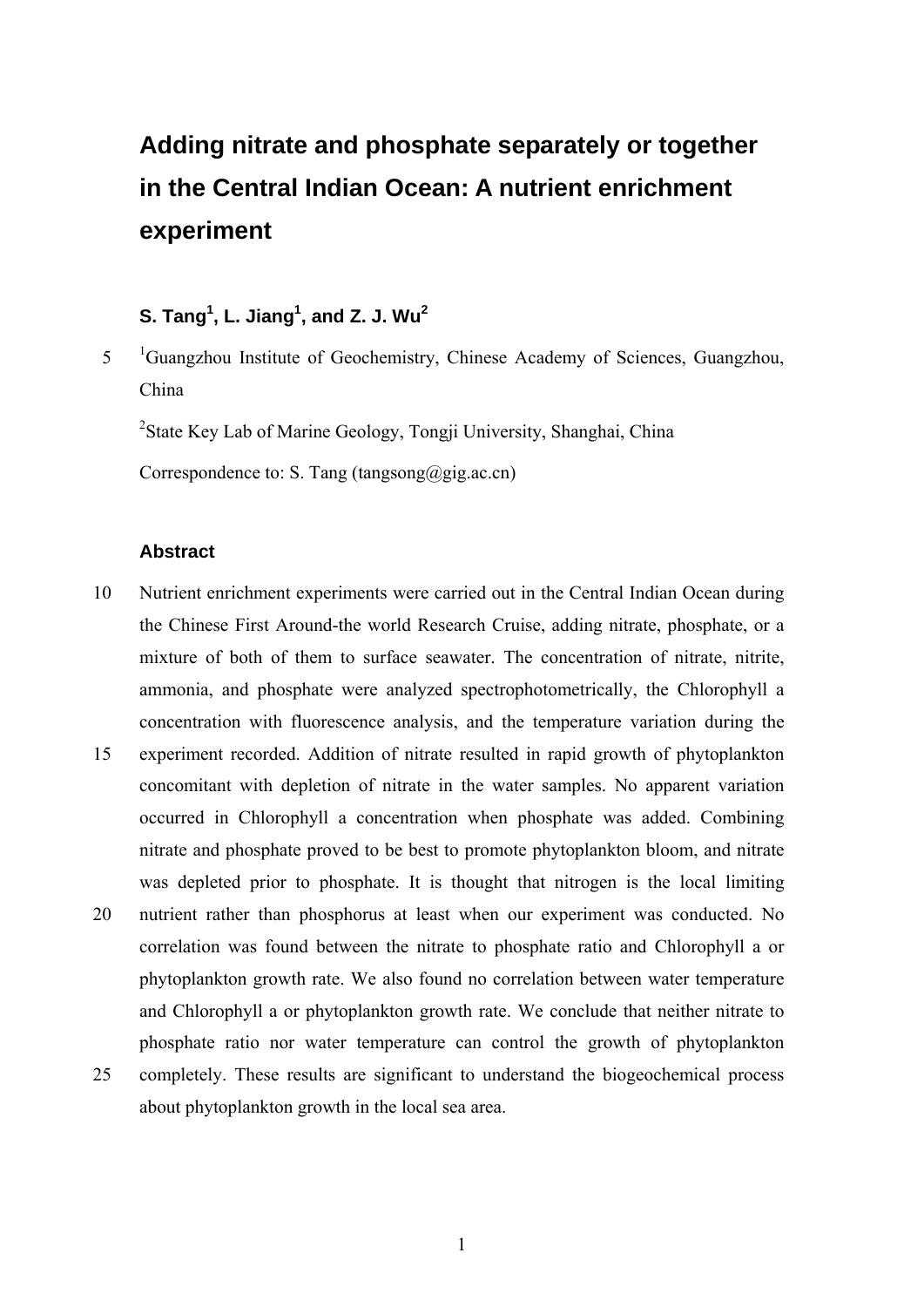#### **1. Introduction**

A wide variety of nutrients are essential for phytoplankton growth in the oceans, including macronutrients such as nitrogen, phosphorus and silicon, and micronutrients 30 such as iron and zinc. Nutrients limitation of phytoplankton has been reported extensively in different sea areas. Among those nutrients, nitrogen and phosphorus play a particularly important role in limiting biological productivity as evidenced by their often near complete exhaustion in surface waters (Gruber, 2004). The question arises if nitrate or phosphate or both are the primary nutrients controlling 35 phytoplankton production? Different answers have been given in nutrient enrichment experiments depending on the sea in which they were carried out. Nitrogen is the most important nutrient in limiting phytoplankton growth in the oligotrophic tropical Pacific Ocean (Thomas, 1966, 1967, 1969, 1970), South Pacific subtropical region (Dufour et al., 1999; Dufour and Berland, 1199), South China Sea (Chen et al., 2004), 40 Kaneohe Bay of Hawaii (Larned, 1998) and Cape Bolinao of NW Philippines (Terrados, 1999). However, phosphorus limited growth occurs in the northwest Mediterraneann (Thingstad et al., 1998), the East China Sea (Wong et al., 1998), and Bohai Sea (Zou and Zhang, 2001). Nitrogen and phosphorus may all well limit phytoplankton production in Daya Bay (Wang et al., 2007; Zhu et al., 2008), Taiwan

45 Strait (Wang et al., 2008), and specific areas in the Yellow and East China Sea (Liu et al., 2004).

Nitrogen or phosphorus control on phytoplankton growth varies per sea. In the Indian Ocean, there has been some research on the nutrient limitation of phytoplankton. Phytoplankton growth could be stimulated by the addition of either  $NH_4^+$  or  $NO_3^-$  and

- 50 co-limited by both Fe and macronutrients in the central area of the northwestern Indian Ocean (Takeda et al., 1995). NH $_4$ <sup>+</sup> is also the major nitrogenous nutrient used by phytoplankton in the western Indian Ocean (Mengesha et al., 1999). To investigate phytoplankton nutrient control in the Central Indian Ocean, we carried out a nutrient enrichment experiment by adding nitrate, phosphate, or both to surface sea water.
- 55 Water temperature, the concentration of nitrate, nitrite, ammonia, and phosphate, and Chlorophyll a concentration were monitored during the experiment. The influence of water temperature, nutrient depletion, and N: P on phytoplankton growth was presented.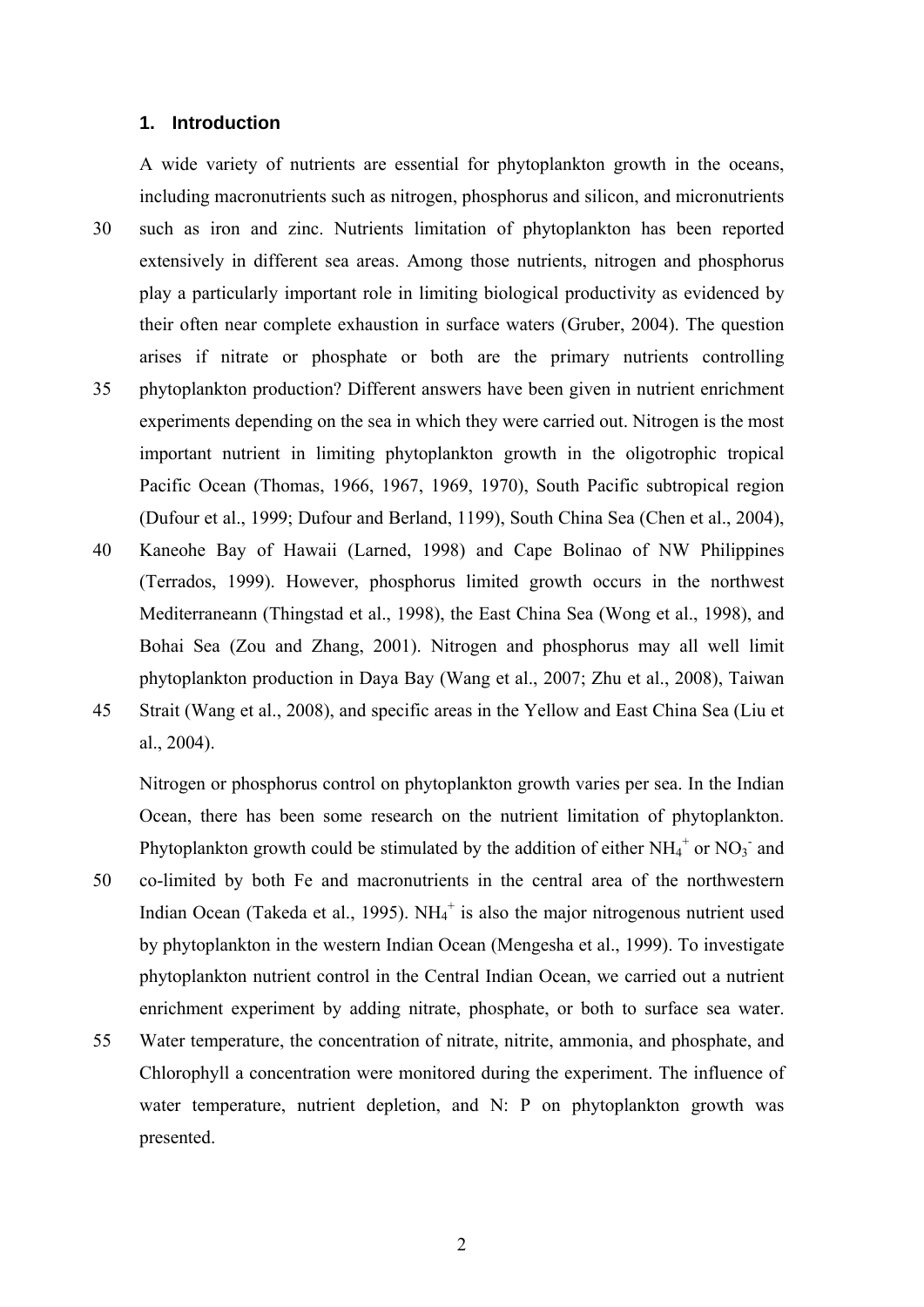#### **2. Materials and Methods**

60 Our nutrient enrichment experiment was conducted in the central Indian Ocean during the Chinese First Around-the world Research Cruise in December, 2005. The cruise ran along the Mid-Indian ridge to explore hydrothermal vents. About 12 full- depth CTD and 12 multi-sampler stations were completed in the Indian Ocean. Data were collected both by continuously recording instruments such as CTD and deep-towed 65 devices, and individual sample analysis for nutrient, chlorophyll a, CH4, biodiversity,

etc. The primary productivity was influenced by the prevailing northeast monsoon at that time. Surface seawater for nutrient enrichment experiment was collected from 50.17°E, 37.81°S.

The experimental facility set on the bow consists of four 500-L barrels without cover 70 each with a diameter of ca. 100 cm, a set of cooler and a temperature controller (Tang et al., 2009). The side wall of acrylic barrels is transparent, ensuring enough light into the barrels. Cooling water from the cooler could cycle within the rubber tubes, which are circled through each barrel. Thus, The cooler and temperature controller could adjust the experimental temperature close to that of the actual surface seawater.

- 75 All sampling and incubator equipment was washed three times with surface seawater beforehand. Next surface seawater (50.17°E, 37.81°S) was collected with a vacuum pump in four acrylic barrels (B1, B2, B3, B4). The nutrient concentrations of our surface seawater samples are shown in Table 1. Seawater in B1 was used as background without nutrient addition. Nitrate, phosphate or mixtures of them were
- 80 added separately into the other three barrels (see in Table 2) as inorganic salts:  $KNO<sub>3</sub>$ and  $KH_2PO_4$ . Next the sea water in the barrels was stirred with a glass rod and left to stay for 17 days. The experimental water was sub-sampled every 12 or 24 hours with a rubber tube and then analyzed aboard for nutrients and Chlorophyll a. Nitrate and phosphate were analyzed by standard methods (China State Bureau of Technical
- 85 Supervision, 1991). Chlorophyll a concentration was determined from fluorescence measurements. Sub samples were filtered onto Whatman GF/F filters, extracted in 90% acetone, and analyzed before and after acidification on a Turner 10-000R Fluorometer. In addition, the temperature of each of the barrels was measured when sampling.

3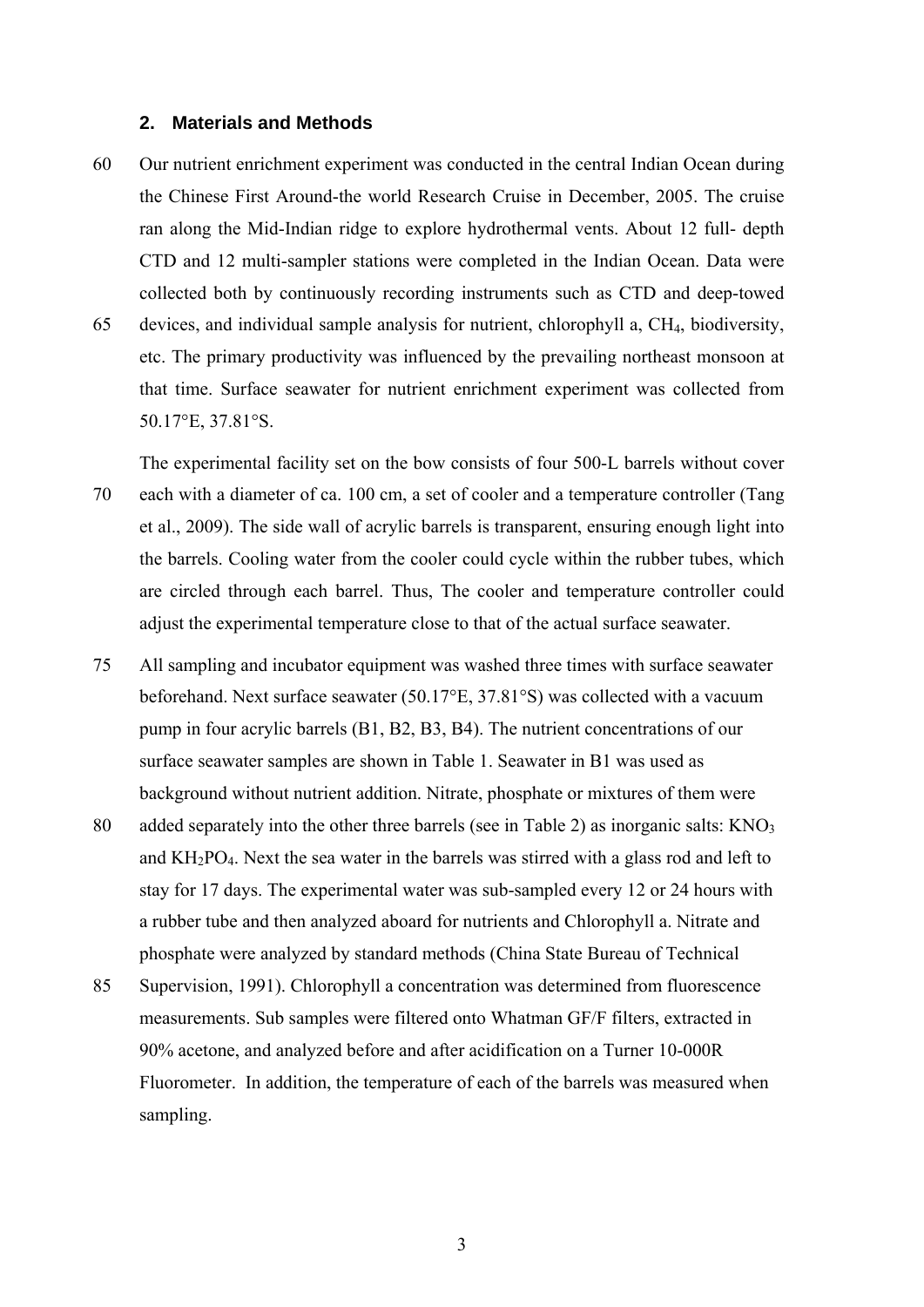90 SPSS 13.0 for Windows was used for the statistical analysis. Pearson correlation analysis was used to test the relation between temperature, as well as N: P, and phytoplankton growth (chlorophyll a concentration or phytoplankton growth rate). Probabilities ( $P < 0.05$ ) were considered to be significant.

## **3. Results and Discussion**

## 95 **3.1 Phytoplankton growth**

Chlorophyll a concentration is an important parameter in reflecting phytoplankton growth. The highest average concentration of Chlorophyll a (Chlave) was present in B4 with the addition of nitrate and phosphate, whereas Chl<sub>ave</sub> in the background barrel (B1) approximated that of B3 with the addition of phosphate, with a value below of 100 that in B2 and B4. The variation of Chlorophyll a concentration is shown in Fig. 1(a). The fist maximum of Chlorophyll a concentration as a function of time is defined as the blooming spot of phytoplankton (BSP). BSP occurred on the 8th day of the experiment for B2 and B4 (see in Fig.  $1(a)$ ). The increase of Chlorophyll a

concentration at BSP (Chl<sub>BSP</sub>) in B4 was the most pronounced, being 2.56 mg m<sup>-3</sup>

- 105 higher than the initial value (Chl<sub>ini</sub>). Chl<sub>BSP</sub> in P-addition barrel (B2) increased 0.92 mg  $m<sup>-3</sup>$ . However, no apparent increase in Chlorophyll a concentration appeared in B1 and B3, i.e. the background barrel and the one to which only phosphate was added. Clearly, phosphate addition has little influence on phytoplankton growth, which agrees with the previous conclusion (Ryther et al., 1971). Nitrate addition strongly
- 110 promoted phytoplankton bloom, which was also proved by the nutrient enrichment experiment in the northwestern Indian Ocean (Takeda et al., 1995). The pronounced maximum in B4 indicates that addition of nitrate together with phosphate proved to be best in promoting phytoplankton growth. Elser, et al (2007) also finds that, in marine systems, N enrichment and N+P enrichment all produce higher responses to
- 115 phytoplankton growth than P enrichment. In addition, the average concentration of Chlorophyll a after BSP (Chl<sub>aBSP</sub>) was much higher than Chl<sub>ini</sub> in both B2 and B4 (see in Fig. 1(a) and Table 3), indicating that a substantial concentration of phytoplankton existed. The abundance of phytoplankton after BSP in B4 was higher than that in B2. The phytoplankton growth rate (R) as a function of time is calculated as follows: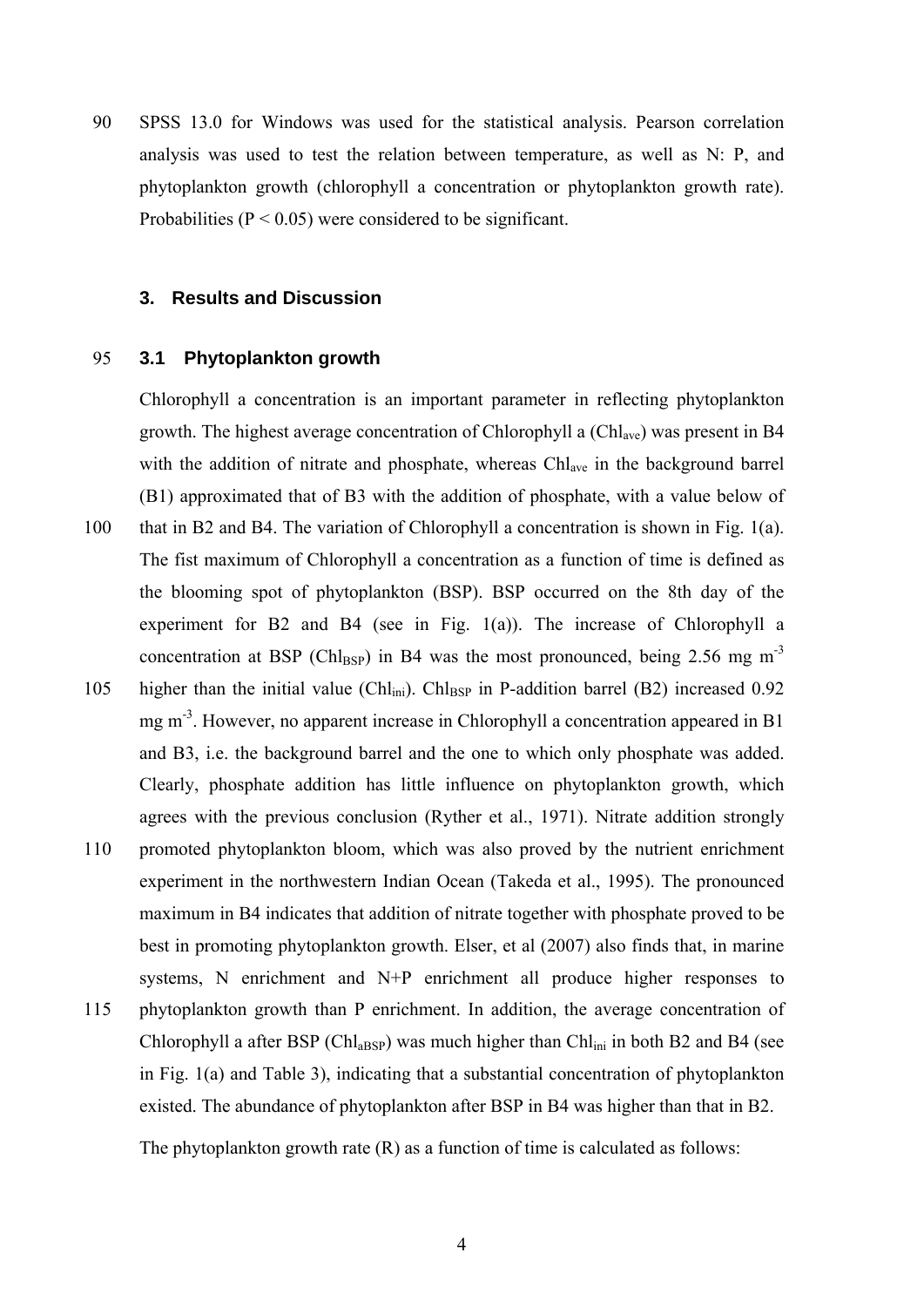#### $120$  R=ln(Chl<sub>t</sub>/Chl<sub>ini</sub>)/t

where t is the incubation time and Chl $_t$  is the concentration of Chlorophyll a at time t.

R in the four barrels is shown in Fig. 1(b) and Table 3. The average value of R  $(R_{ave})$ was highest in B4. R<sub>ave</sub> in B1 and B3 was similar but much lower than that in B2 and B4. The value of R in the four barrels increased rapidly and similarly at the beginning

125 of the experiment, but decreased rapidly after the initial pulse in the background barrel (B1) and P-addition barrel (B3). Maxima in R appeared at BSP in B2 and B4, corresponding with a maximum in Chlorophyll a concentration. These results suggest that adding nitrate results in rapid growth of phytoplankton, whereas adding phosphate did not. R<sub>BSP</sub> in B4 was 0.12 d<sup>-1</sup> higher than that in B2. We conclude that 130 adding nitrate and phosphate enhanced phytoplankton growth relative to adding nitrate only.

# **3.2 The influence of water temperature on phytoplankton growth**

The average water temperature was ca.21.5 $\degree$ C during our experiment. The temperature variation is shown in Fig. 2. The temperature increased from  $18^{\circ}$ C on the

- 135 4th day to 23.5°C on the10th day: the most pronounced temperature trend in our experiment. Later on the water temperature decreased from  $23^{\circ}$ C to  $22^{\circ}$ C with an average of 22.5°C. The most rapid increase in Chlorophyll a concentration and in R in B2 and B4 all occurred from the 6th to 8th day, which coincided with the period in which temperature increased. This indicates that increasing water temperature has
- 140 some effect on phytoplankton growth. Previous studies (Eppley, 1972; Goldman, et al., 1974; Yoder, 1979) have proved that temperature plays an important role in the growth of diatoms. However, the community sensitivity to temperature may be far smaller than the species sensitivity because of the adaptation of different organisms to a specific temperature range (Sarmiento and Gruber, 2006). As shown in Table 4, 145 there was no significant correlation between water temperature and Chlorophyll a concentration in the four barrels. Water temperature was negatively correlated with R in B1, B2, and B3, whereas no correlation showed up in B4. We conclude that, at least in our experiment, temperature does not dominate the growth of phytoplankton community.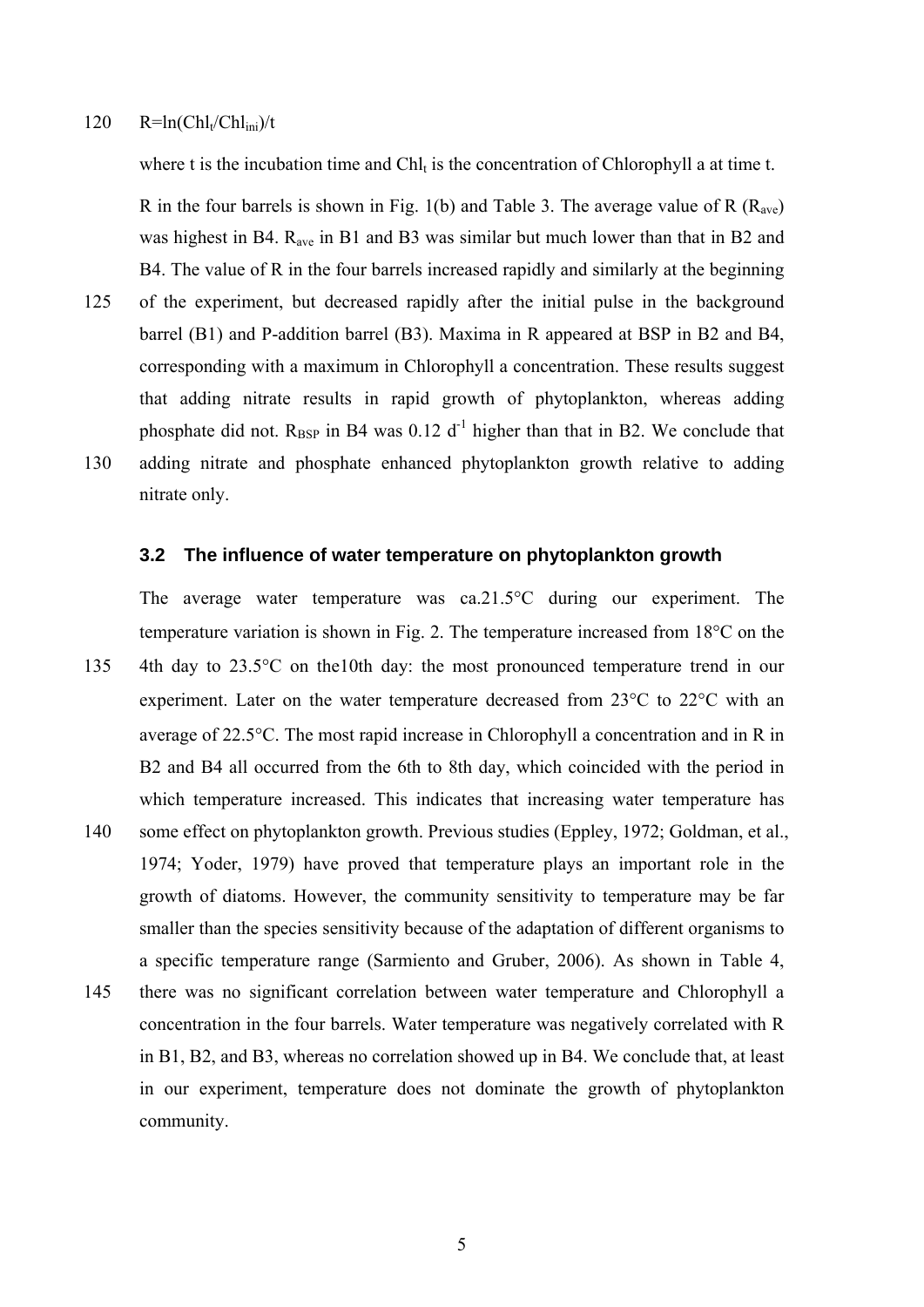## 150 **3.3 The influence of nutrient addition to phytoplankton growth**

The variation in concentration of nitrate  $(NO_3)$  and phosphate  $([PO_4]$ ) in the barrels is shown in Fig. 3 and Table 3.  $[NO_3]$  in B1 (no addition of nutrient) and B3 (P addition) was low and show no obvious change trends, whereas that in B2 (N addition) and B4 (N and P addition) went in general down. Within the first 9 days,  $[NO<sub>3</sub>]$  was 155 reduced from 11.55 μM to 6.86 μM in B2 and from 12.63 μM to 0.35 μM in B4,

- concomitant with an increase in Chlorophyll a concentration. Especially from the 7th to 9th day in our experiment, the drop in  $[NO_3]$  from 8.46 μM to 0.35 μM in B4 occurred synchronously with phytoplankton bloom.  $[NO<sub>3</sub>]$  after BSP remained high in B2 with an average of 6.04 μM, supplying apparently the essential nutrient for the 160 survival of substantial amounts of phytoplankton. We conclude from these results that
- nitrate plays an important role in phytoplankton growth.

The average of  $[PO_4]$  ( $[PO_4]_{ave}$ ) in B1 was similar to that in B2, and they all showed a flat concentration profile with time. No obvious depletion of phosphate in B3 occurred with low nitrate and low Chlorophyll a levels (see Table 3). We infer that 165 adding only phosphate does not enhance growth of phytoplankton. In B4 with the addition of nitrate and phosphate,  $[PO_4]$  went down after the 6th day. It went down to 2.06 μM on the 9th day during phytoplankton bloom concomitant with a rapid decrease of  $[NO<sub>3</sub>]$  to 0.35  $\mu$ M. This proved that nitrate is used up prior to phosphate. [PO4] continued to decrease subsequently to 1.36 μM at the end of the experiment.

- 170 After BSP, a substantial amount of phytoplankton was present in B4 (see in Fig. 1(a)) whereas  $[NO_3]$  was close to that in B1 (see in Fig. 3(a)). Maybe nitrogen in other forms such as ammonia and dissolved organic nitrogen supported the growth of these phytoplankton with the phosphate.
- R in all four barrels increased rapidly during the first day of our experiment (see in 175 Fig. 1(b)). Neither [NO3] nor [PO4] showed significant and uniform variation (see in Fig. 3). This increase of R has little relationship with the variation of nutrient concentration in the experiment, as is also proved by the poor correlations  $(P > 0.05)$ between R and  $[NO_3]$  or  $[PO_4]$ . When R in B4 went up from 0.28 d<sup>-1</sup> on the 6th to 0.46  $d^{-1}$  on the 8th,  $[NO_3]$  decreased from 8.69 μM to 3.74 μM, and  $[PO_4]$  from 2.65
- 180 μM to 2.27 μM. In B2, R increased 0.07 d<sup>-1</sup> from the 6th to 8th day with slight reduction of 0.31  $\mu$ M in [NO<sub>3</sub>]. We infer that the increase of R around BSP is mainly caused by phytoplankton bloom with the ingestion of nitrate, phosphate, or both.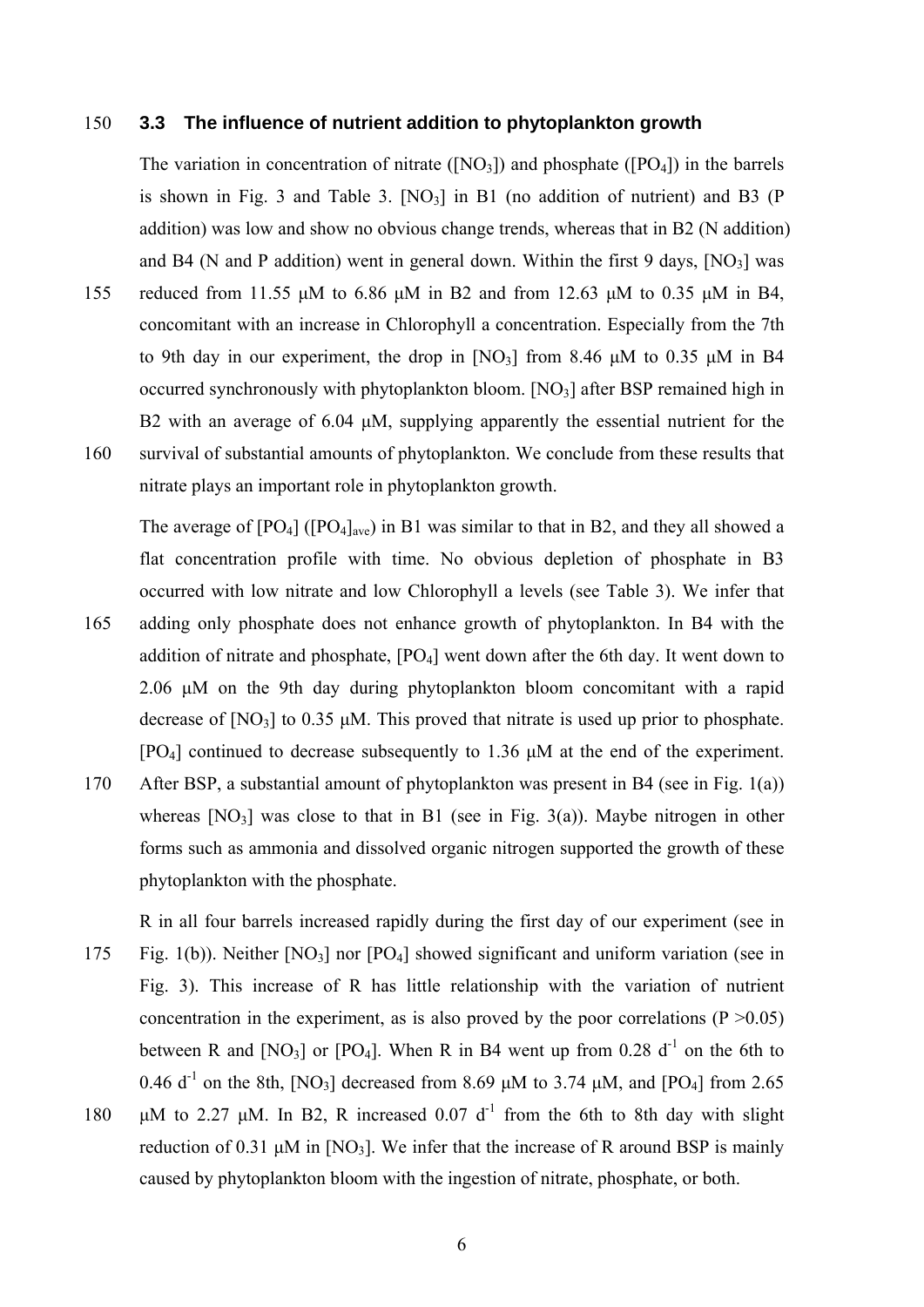As to the question about the relevant importance of nitrogen and phosphorus for phytoplankton growth in our experiment, answers are obvious. N enrichment could 185 stimulate phytoplankton bloom in several days while P could not. Furthermore, nitrate is used up prior to phosphate with N+P enrichment. It is thought that phytoplankton growth is N limited rather than P limited around the sampling location when our experiment was conducted. According to the definition from Tyrell (1979), nitrogen is the 'proximate limiting nutrient'.

## 190 **3.4 The influence of N: P to phytoplankton growth**

N: P represented the ratio of dissolved inorganic nitrogen (DIN:  $NO<sub>3</sub>+NO<sub>2</sub>+NH<sub>3</sub>$ ) to dissolved inorganic phosphorus (DIP: PO4), shown in Fig. 4 and Table 3. Note the difference in scale for this ratio in Fig 4. The average was highest in B2 and the lowest in B3. Previous studies (John and Flymn, 2000; Plinski and Jozwiak, 1999) 195 have indicated that N: P ratio was an important factor to influence the growth of phytoplankton species. Because the optimal N: P promoting phytoplankton growth varied among different species, it is thought that N: P had much more impact on species than phytoplankton community. In B1 with low nitrate and low phosphate, N: P ranged from 3.61 to 12.24 without clear change trend, and no obvious 200 phytoplankton bloom occurred. In B2 with high nitrate, a maximum in N: P appeared on the 8th day when phytoplankton was blooming. In B3 with high phosphate, the N: P trend line showed an obvious peak on the 7th day, while the chlorophyll a concentration remained stable. In B4 with high nitrate and high phosphate, N: P reduced rapidly when phytoplankton was blooming. Clearly, there has no 205 corresponding relations between the variation of N:P and chlorophyll a concentration. It is conclude that N: P in our experiment did not control the growth of phytoplankton community completely, as confirmed by the poor correlations between N: P and Chlorophyll a concentration or R (see in Table 4).

# **4. Conclusions**

210 We conducted nutrient enrichment experiments by adding nitrate, phosphate or a mixture of them to surface seawater in the Central Indian Ocean. Temperature, Chlorophyll a concentration, and nutrient concentration were investigated. The addition of nitrate stimulates phytoplankton bloom, but phosphate addition does not.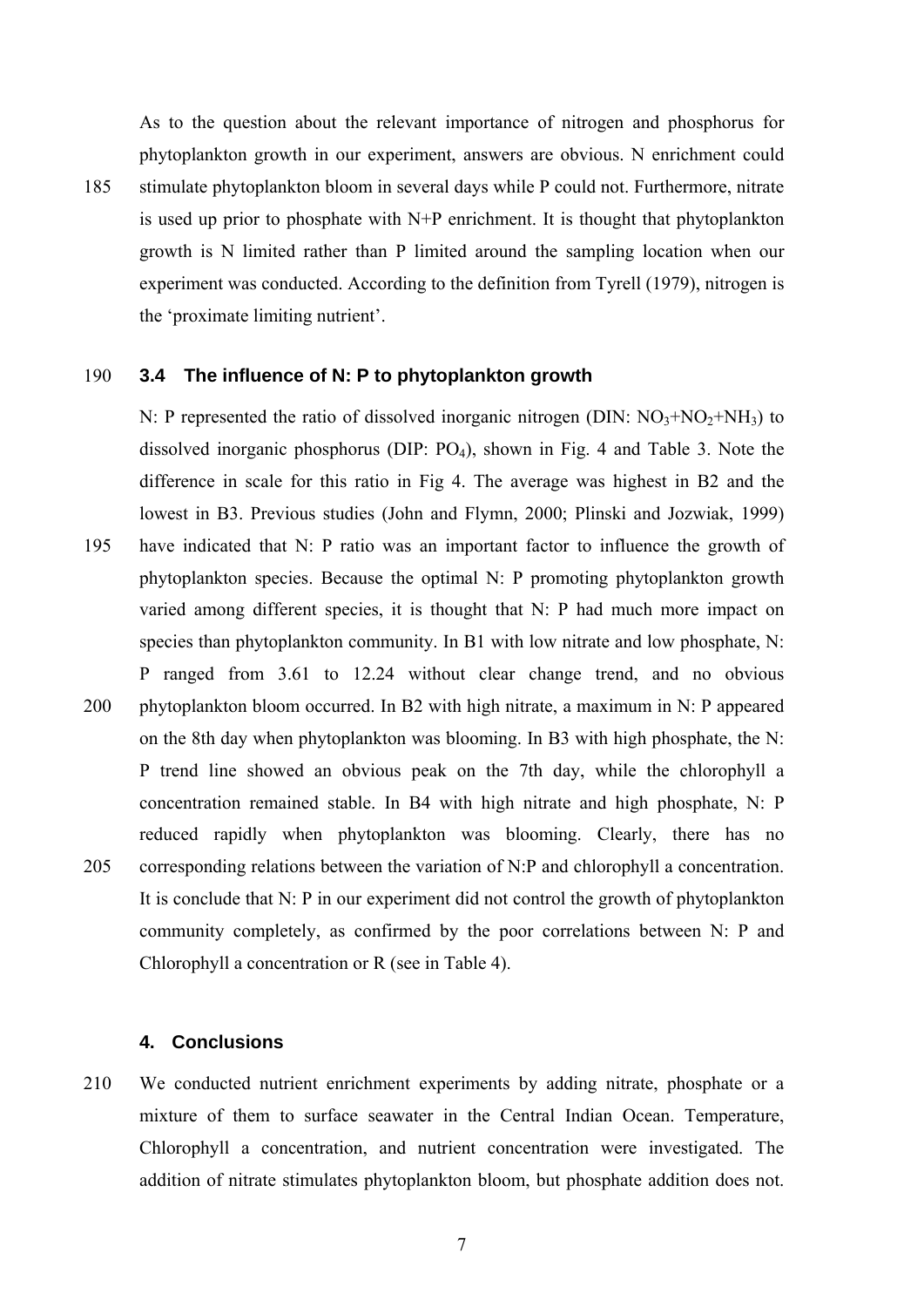With the addition of nitrate and phosphate, phytoplankton growth proves to be best, 215 and nitrate is depleted prior to phosphate. Thus phytoplankton growth is nitrogen limited rather than phosphorus limited around the sampling location at least when our experiment was conducted. In addition, neither temperature nor N: P can control the growth of phytoplankton community completely.

# **Acknowledgements**

- 220 The authors would like to express their gratitude to the China Ocean Mineral Resources R & D Association (COMRA), who organized the cruise conducted by R/V Da Yang Yi Hao. Rongcheng Lin is acknowledged for providing the data about chlorophyll a concentration. They also wish to acknowledge the help rendered by the participants of the cruise. A special thank you to Bernard de Jong for polishing our
- 225 writing.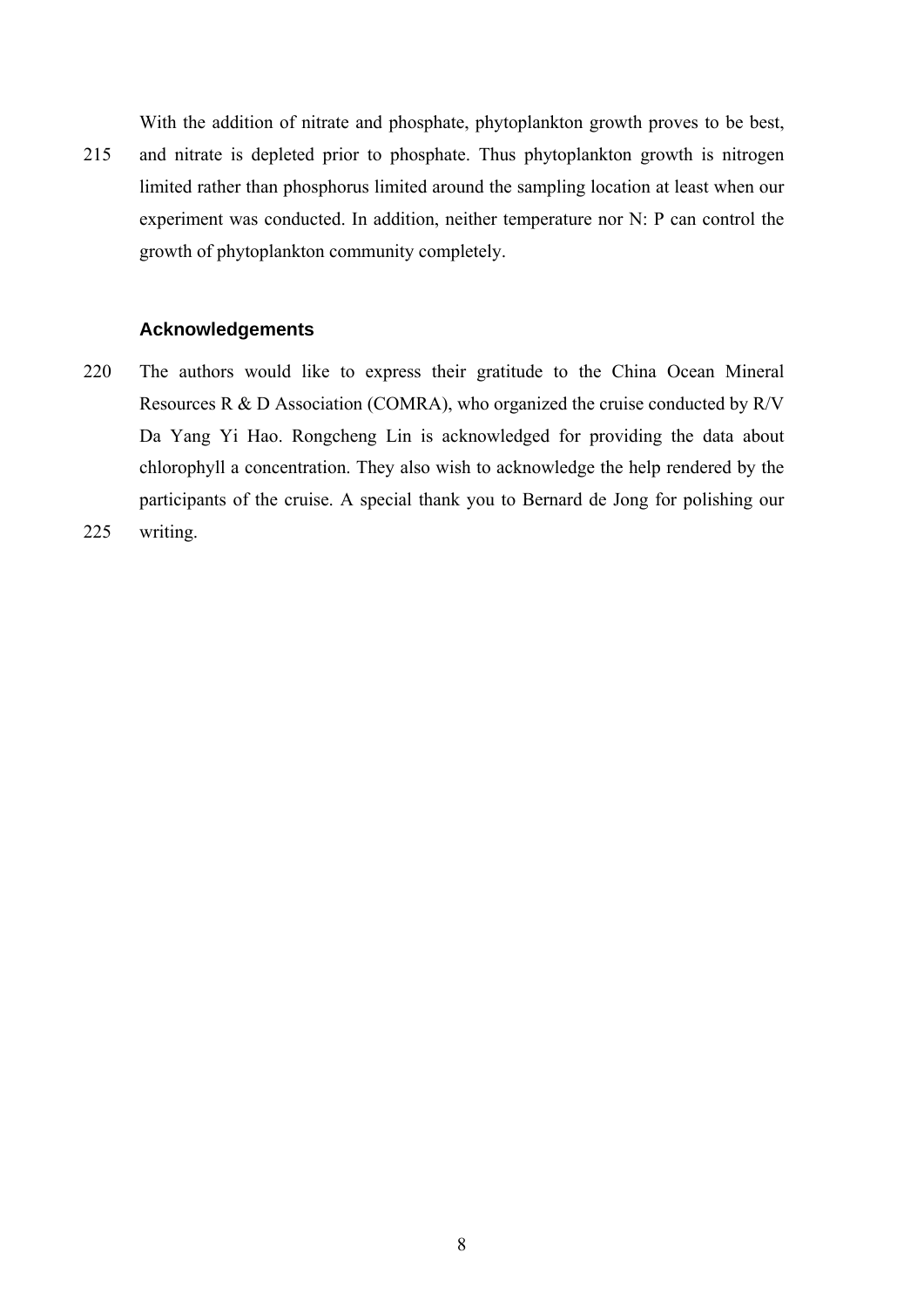# **References**

China State Bureau of Technical Supervision.: The Specification for Oceanographic survey: Observations of Chemical Parameters in Sea Water (GB12763.4-91)., 1-20, 1991.

- 230 Chen, Y. L. L., Chen, H. Y., Karl, D. M., and Takahashi, M.: Nitrogen modulates phytoplankton growth in spring in the South China Sea, Continent. Shelf. Res., 24, 527-541, 2004.
- Dufour, P. and Berland, B.: Nutrient control of phytoplanktonic biomass in atoll lagoons and Pacific Ocean waters: Studies with factorial enrichment bioassays, J. 235 Exp. Mar. Bio. Ecol., 234, 147-166, 1999.
	- Dufour, P., Charpy, L., Bonnet, S., and Garcia, N.: Phytoplankton nutrient control in the oligotrophic South Pacific subtropical gyre, Mar. Ecol. Prog. Ser., 179, 285- 290, 1999.
- Elser, J. J. et al.: Global analysis of nitrogen and phosphorus limitation of primary 240 producers in freshwater, marine and terrestrial ecosystems, Ecology Letters, 10, 1135-1142, 2007.
	- Eppley, R. W.: Temperature and phytoplankton growth in the sea, Fish. B., 70, 1063- 1085, 1972.
- Goldman, J. C. and Carpenter, E. J.: A kinetic approach to the effect of temperature 245 on algal growth, Limnol. Oceanogr., 19, 756-766, 1974.
	- Gruber, N.: The dynamics of the marine nitrogen cycle and its influence on atmospheric CO2 variations, in: Carbon Climate Interactions, Oguz, T. and Follows, M., Kluwer Academic, Rotterdam, 97, 2004.
- John, E. H. and Flynn, K. J.: Growth dynamics and toxicity of Alexandrium 250 fundyense (Dinophyceae): The effect of changing N:P supply ratos on internal toxin and nutrient levels, Eru. J. Phycol., 35, 11-23, 2000.
	- Larned, S. T.: Nitrogen-versus phosphorus-limited growth and sources of nutrients for coral reef macro algae, Mar. Biol., 132, 409-421, 1998.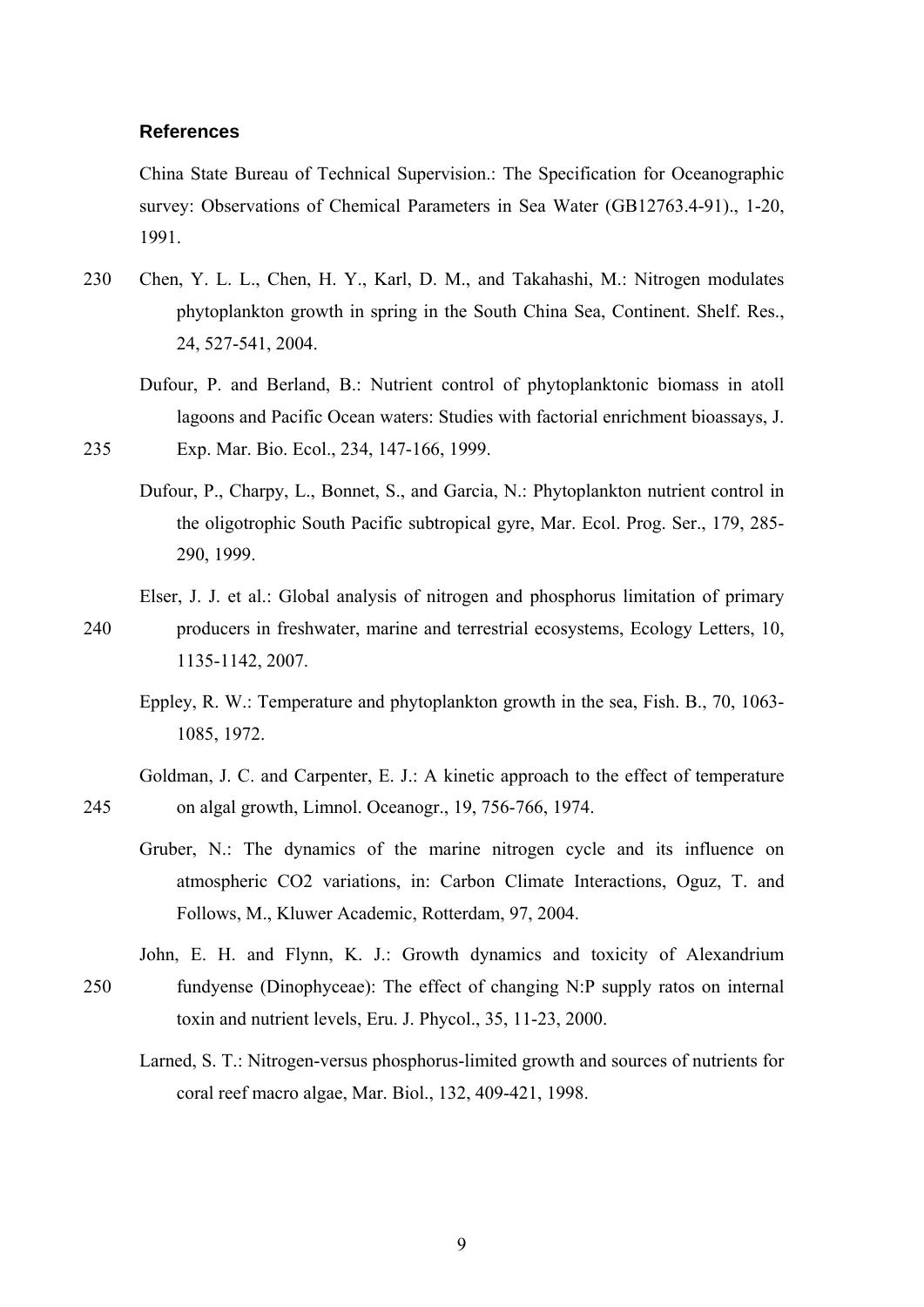- Liu, Y., Cao, Z. R., Huang, B. Q., and Lin, Y. A.: Phytoplankton growth response to 255 nutrients addition in typical sea area in Yellow Sea and East China Sea, Journal of Xiamen University, 43, 147-152, 2004.
- Mengesha, S., Dehairs, F., Elskens, M., and Goeyens, L.: Phytoplankton nitrogen nutrition in the western Indian Ocean: ecophysiological adaptations of neritic and oceanic assemblages to ammonium supply, Estuar, Coast. Shelf. S., 48, 589-598, 260 1999.
	- Plinski, M. and Jozwiak, T.: Temperature and N:P ratio as factors causing blooms of blue-green algae in the Gulf of Gdansk, Oceanologia., 41, 73-80, 1999.
	- Sarmiento, J. L. and Gruber, N. (Eds.): Ocean biogeochemical dynamics, Princeton University Press, 2006,
- 265 Tang, S., Zhou, H. Y., Peng, X. T., Jiang, L., Wu, Z. J., and Lin, R. C.: Changes in major carbon components during a fertilization experiment with surface water from the Central Indian Ocean, Indian. J. Mar. Sci., 38, 135-141, 2009.
	- Takeda, S., Kamarani, A., and Kawanobe, K.: Effects of nitrogen and iron entichments on phytoplankton communities, Mar. Chem., 50, 229-241, 1995.
- 270 Terrados, J.: Nutrient limitation of the tropical sea grass Enhalus acoroides (L.) Royle in Cape Bolinao, NW Philippines, Aquat. Bot., 65, 123-139, 1999.
	- Thingstad, T. F., Zweifel, U. L., and Rassoulzadegan, F.: P limitation of heterotrophic bacteria and phytoplankton in the northwest Mediterranean, Limnol. Oceanogr., 43, 88-94, 1998.
- 275 Thomas, W. H.: Surface nitrogenous and phytoplankton in the northeastern tropical Pacific Ocean, Limnol. Oceanogr., 11, 393-400, 1966.
	- Thomas, W. H.: The nitrogen nutrition of phytoplankton in the northeastern tropical Pacific Ocean, Stud. Trop. Oceanogr. Miami., 5, 280-289, 1967.
- Thomas, W. H.: Phytoplankton nutrient enrichment experiments off Baja California 280 and in the eastern equatorial Pacific Ocean, J. Fish. Res. Bd. Can., 26, 1133-1145, 1969.

10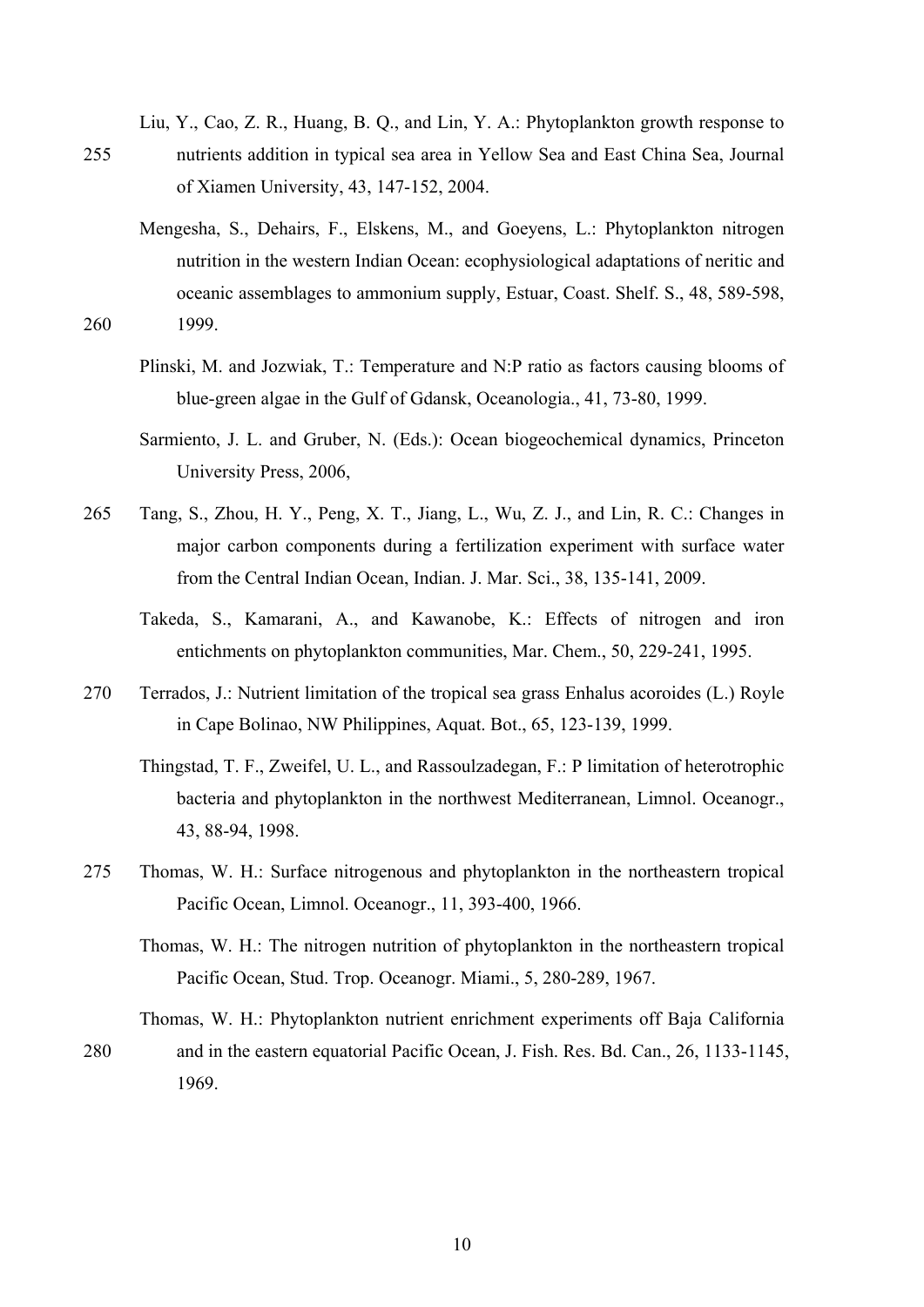- Thomas, W. H.: Effect of ammonium and nitrate concentration on chlorophyll increases in natural tropical pacific phytoplankton populations, Limnol. Oceanog., 15, 386-394, 1970.
- 285 Tyrrell, T.: The relative influences of nitrogen and phosphorus on oceanic primary production, Nature, 400, 525-531, 1999.
	- Wang, X. W., Li, C. H., Li, Z. D., Lin, L., and Shen, N. N.: Nutrient factors limiting phytoplankton production of Daya Bay in spring, Journal of Fishery Sciences of China, 14, 836-842, 2007.
- 290 Wang, Y. J., Hong, H. S., Wang, D. Z., Huang, B. Q., and Zhang, F.: Response of phytoplankton to nutrients addition in the upwelling regions of the Taiwan Strait, Acta Ecologica Sinca, 28, 1321-1327, 2008.
	- Wong, G. T. F., Gong, G. C., Liu, K. K., and S. C. Pai: 'Excess Nitrate' in the East China Sea. Estuar, Coast. Shelf. S., 46, 411-4l8, 1998.
- 295 Yoder, J. A.: Effect of temperature on light-limited growth and chemical composition of Skeletonema costatum (Bacillariophyceae), J. Phucol., 15: 362-370, 1979.
	- Zhu, A. J., Huang, L. M., and Xu, Z. Z.: Impacts of nitrogen and phosphorus on phytoplankton community structure in Dapeng'ao area of Daya Bay, Journal of Tropical Oceanography, 27, 38-45, 2008.
- 300 Zou, L. and Zhang, J.: Experimental study on the nutrient limitation in the spring of Bohai Sea, Oceanologia et Limnologia Sinica, 32, 672-678, 2001.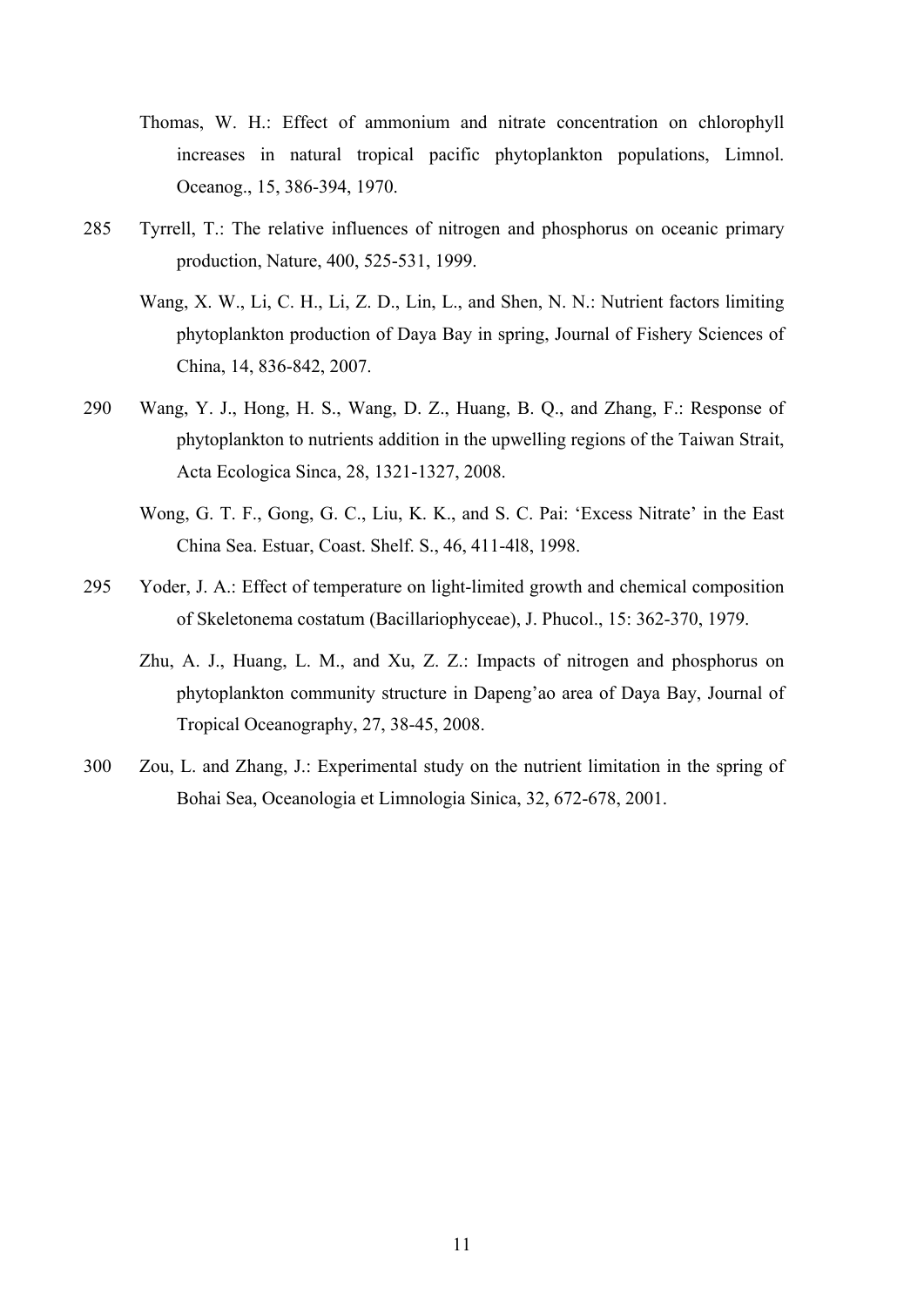Table 1. Background value of experimental sea water in the Central Indian Ocean.

|      |      |      |      |      | $NO_3(\mu M)$ $NH_4(\mu M)$ $NO_2(\mu M)$ $PO_4(\mu M)$ $SiO_3(\mu M)$ Chlorophyll a $(mg m^3)$ |
|------|------|------|------|------|-------------------------------------------------------------------------------------------------|
| 0.09 | 0.62 | 0.05 | 0.15 | 0.62 | 0.32                                                                                            |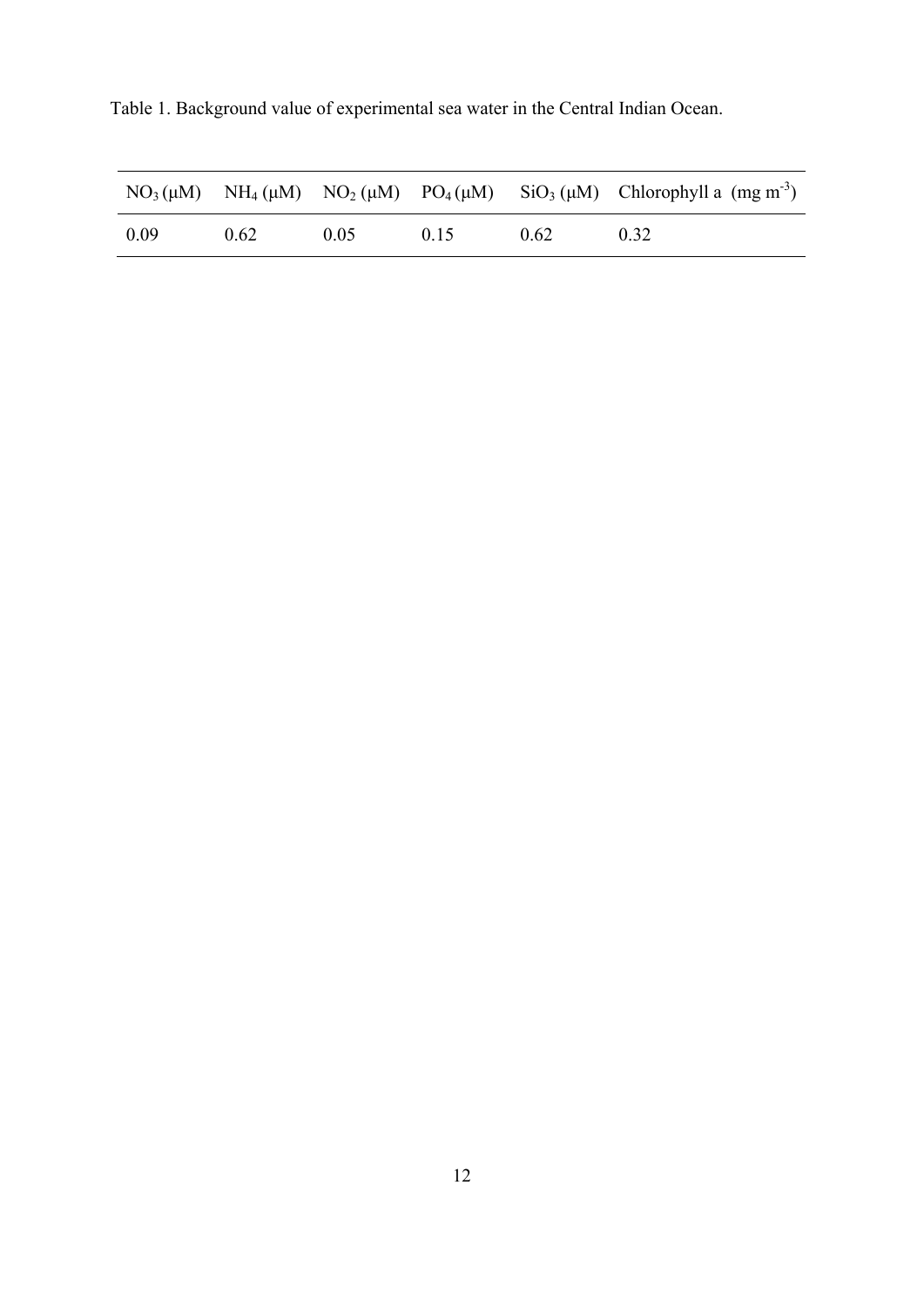| Number of barrel | nitrate $(\mu M)$ | Phosphate $(\mu M)$ |
|------------------|-------------------|---------------------|
| B <sub>1</sub>   | 0.11              | 0.13                |
| B <sub>2</sub>   | 11.55             | 0.16                |
| B <sub>3</sub>   | 0.09              | 2.15                |
| <b>B4</b>        | 11.63             | 2.56                |

Table 2. Initial concentration of nitrate and phosphate with nutrient addition in different barrels in the experiment.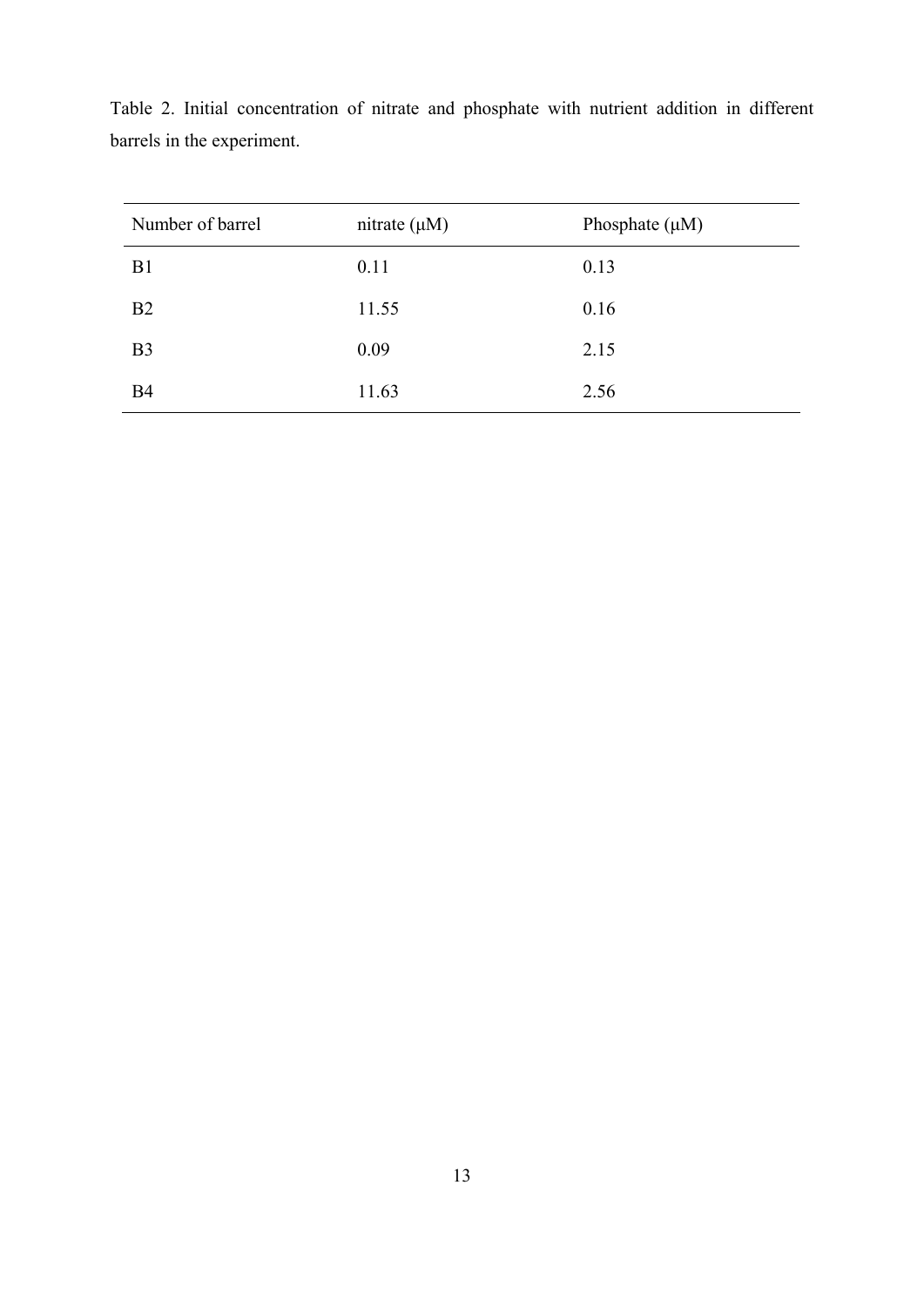Table 3. Summary of the concentration of Chlorophyll a,  $[NO_3]$ ,  $[PO_4]$ , R, and N: P in the experiment. Chl<sub>ave</sub>,  $[NO_3]_{ave}$  and  $[PO_4]_{ave}$  are the average concentration of Chlorophyll a, nitrate, phosphate; R<sub>ave</sub> is the average rate of phytoplankton growth in the experiment; Chl<sub>ini</sub> and [NO<sub>3</sub>]<sub>ini</sub> are the initial concentration of Chlorophyll a and nitrate measured on the first day of the experiment; Chl<sub>BSP</sub> and R<sub>BSP</sub> are the Chlorophyll a concentration and R at BSP; Chl<sub>aBSP</sub> is the average concentration of Chlorophyll a after BSP;  $[NO<sub>3</sub>]_{\text{ter}}$  is the concentration of nitrate at the end of the experiment; N: P is the average ratio of DIN  $(NO<sub>3</sub>+NO<sub>2</sub>+NH<sub>3</sub>)$  to DIP  $(PO<sub>4</sub>)$ .

| Number of barrel | $\text{Chl}_{\text{ave}}$ | Chl <sub>ini</sub> | $\mathrm{Chl}_{\mathrm{BSP}}$ | $\text{Chl}_{\text{aBSP}}$ | $R_{\text{ave}}$ | $R_{\rm{BSP}}$ | [NO <sub>3</sub> ] <sub>ave</sub> | $[NO3]_{\text{ini}}$ | $[NO3]_{\text{ter}}$ | $[PO4]_{\text{ave}}$ | N: P  |
|------------------|---------------------------|--------------------|-------------------------------|----------------------------|------------------|----------------|-----------------------------------|----------------------|----------------------|----------------------|-------|
|                  | $(mg m-3)$                | $(mg m-3)$         | $(mg\ m^3)$                   | $(mg m-3)$ $(d-1)$         |                  | $(d^{-1})$     | $(\mu M)$                         | $(\mu M)$            | $(\mu M)$            | $(\mu M)$            |       |
| B1               | 0.12                      | 0.06               | 0.10                          | 0.15                       | 0.09             | 0.06           | 0.12                              | 0.08                 | 0.15                 | 0.15                 | 6.83  |
| B2               | 0.34                      | 0.06               | 0.98                          | 0.41                       | 0.18             | 0.34           | 8.14                              | 11.56                | 6.98                 | 0.13                 | 80.97 |
| B <sub>3</sub>   | 0.11                      | 0.07               | 0.10                          | 0.12                       | 0.06             | 0.05           | 0.07                              | 0.08                 | 0.09                 | 2.18                 | 0.47  |
| <b>B4</b>        | 0.74                      | 0.07               | 2.63                          | 1.03                       | 0.23             | 0.46           | 4.63                              | 12.63                | 0.8                  | 2.11                 | 2.33  |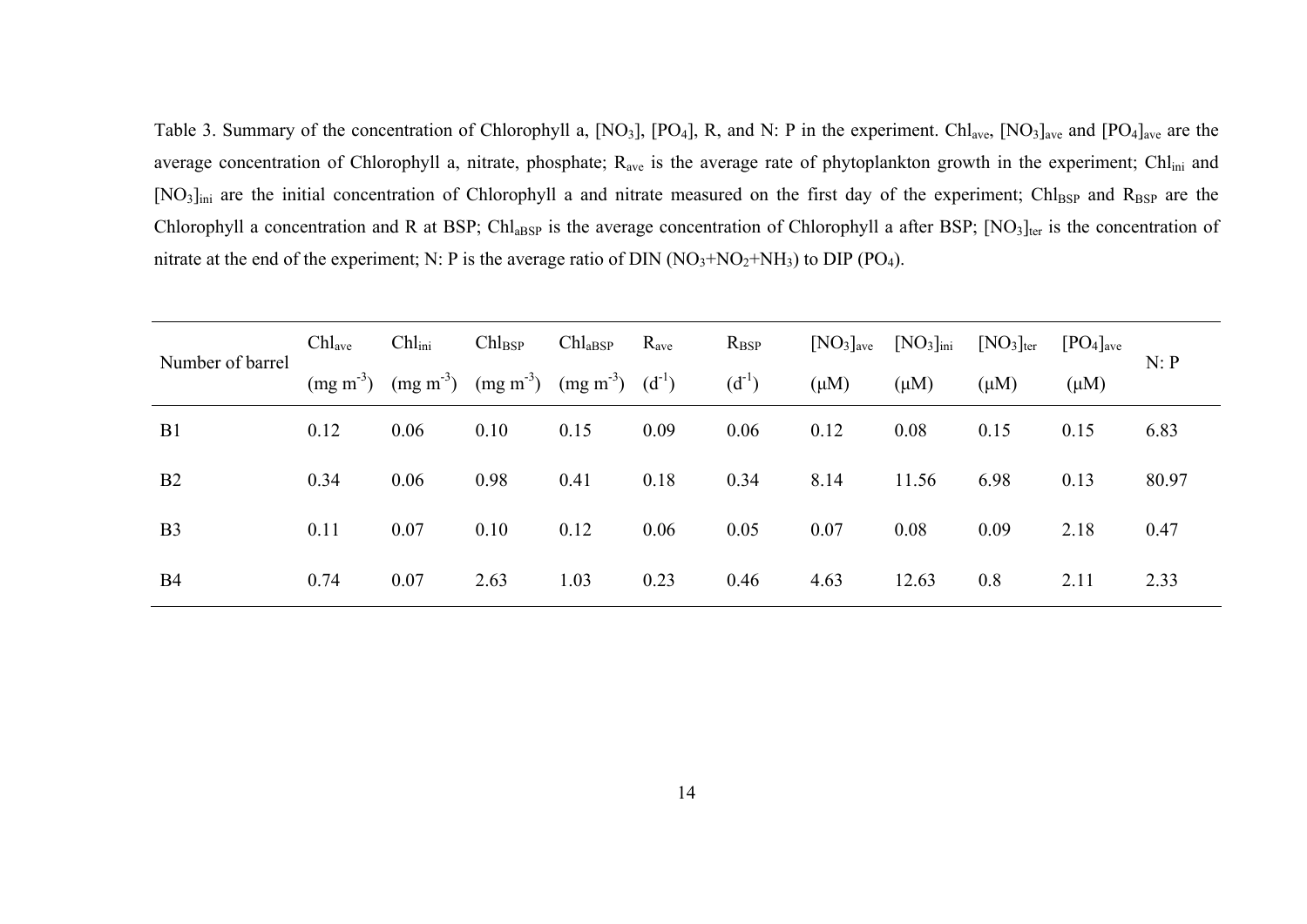| Number of barrel | $T - Chl-a$ | $T - R$                     | $N: P-ChI-a$ | $N: P-R$  |
|------------------|-------------|-----------------------------|--------------|-----------|
| B1               | $P=0.493$   | $C = -0.910$ ;<br>$P=0.000$ | $P=0.217$    | $P=0.397$ |
| <b>B2</b>        | $P=0.265$   | $C = -0.548$ ;<br>$P=0.028$ | $P=0.065$    | $P=0.537$ |
| B <sub>3</sub>   | $P=0.519$   | $C = -0.940$ ;<br>$P=0.000$ | $P=0.067$    | $P=0.442$ |
| B4               | $P=0.090$   | $P=0.668$                   | $P=0.063$    | $P=0.129$ |

Table 4. Result of correlation analysis between temperature and Chl-a, temperature and R, N: P and Chl-a, and N: P and R. T is water temperature; C is correlation coefficient; P is significance level; Chl-a represents the concentration of Chlorophyll a.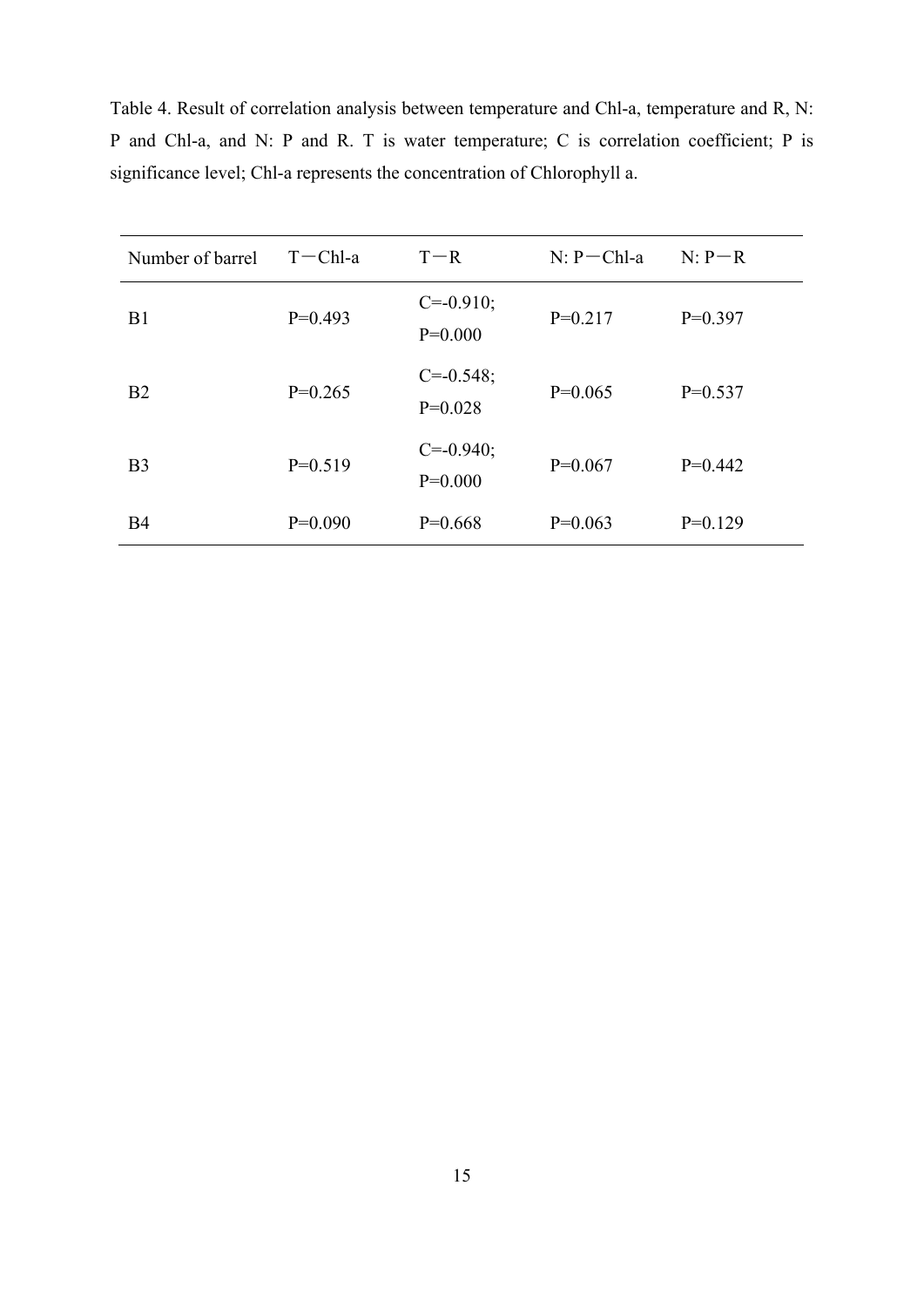

Figure 1. Trends of Chlorophyll a and phytoplankton growth rate  $(R)$  in the four barrels during the experiment. The broken line marked the time when BSP appeared.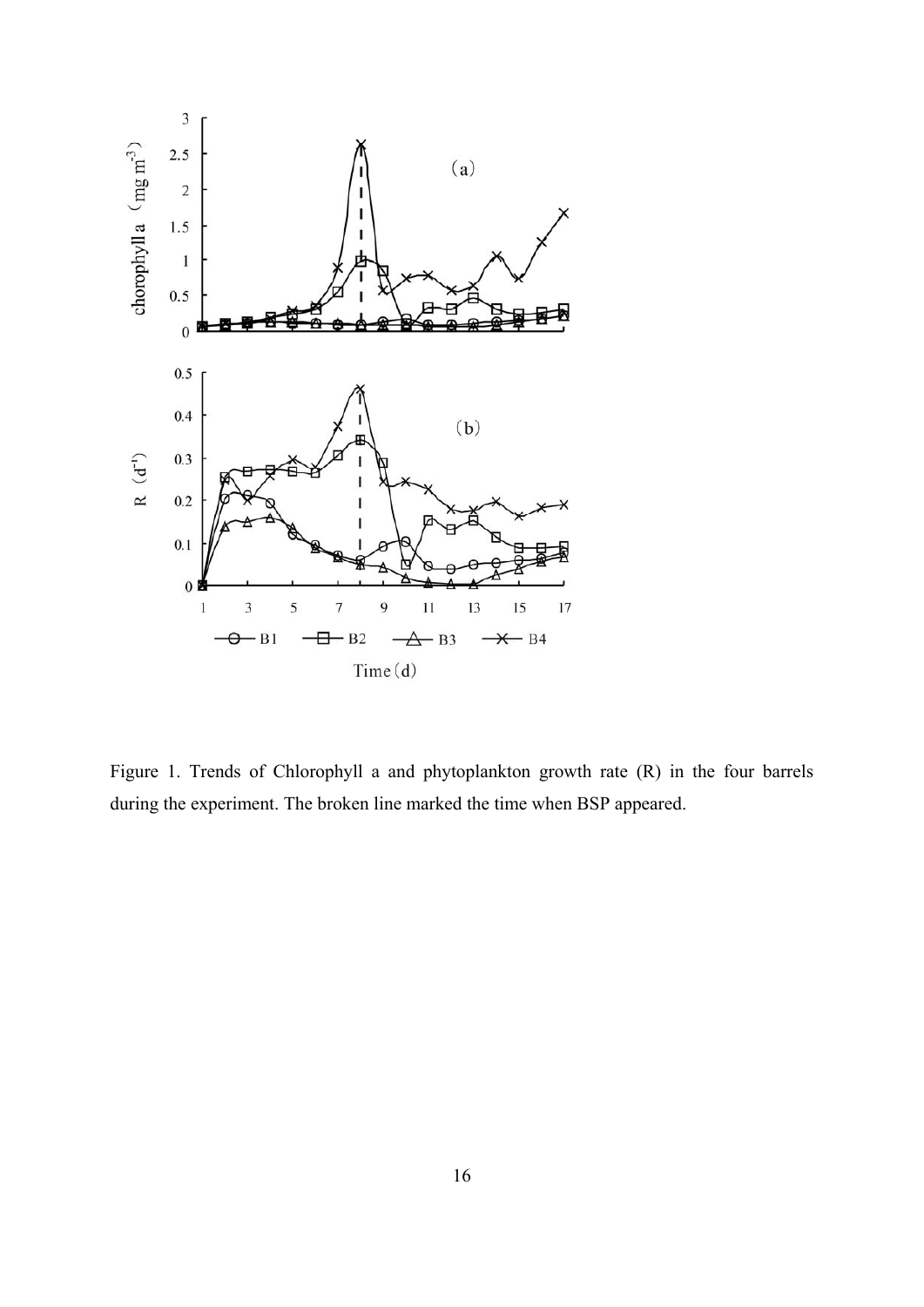

Fig. 2. Temperature variation in the experimental water.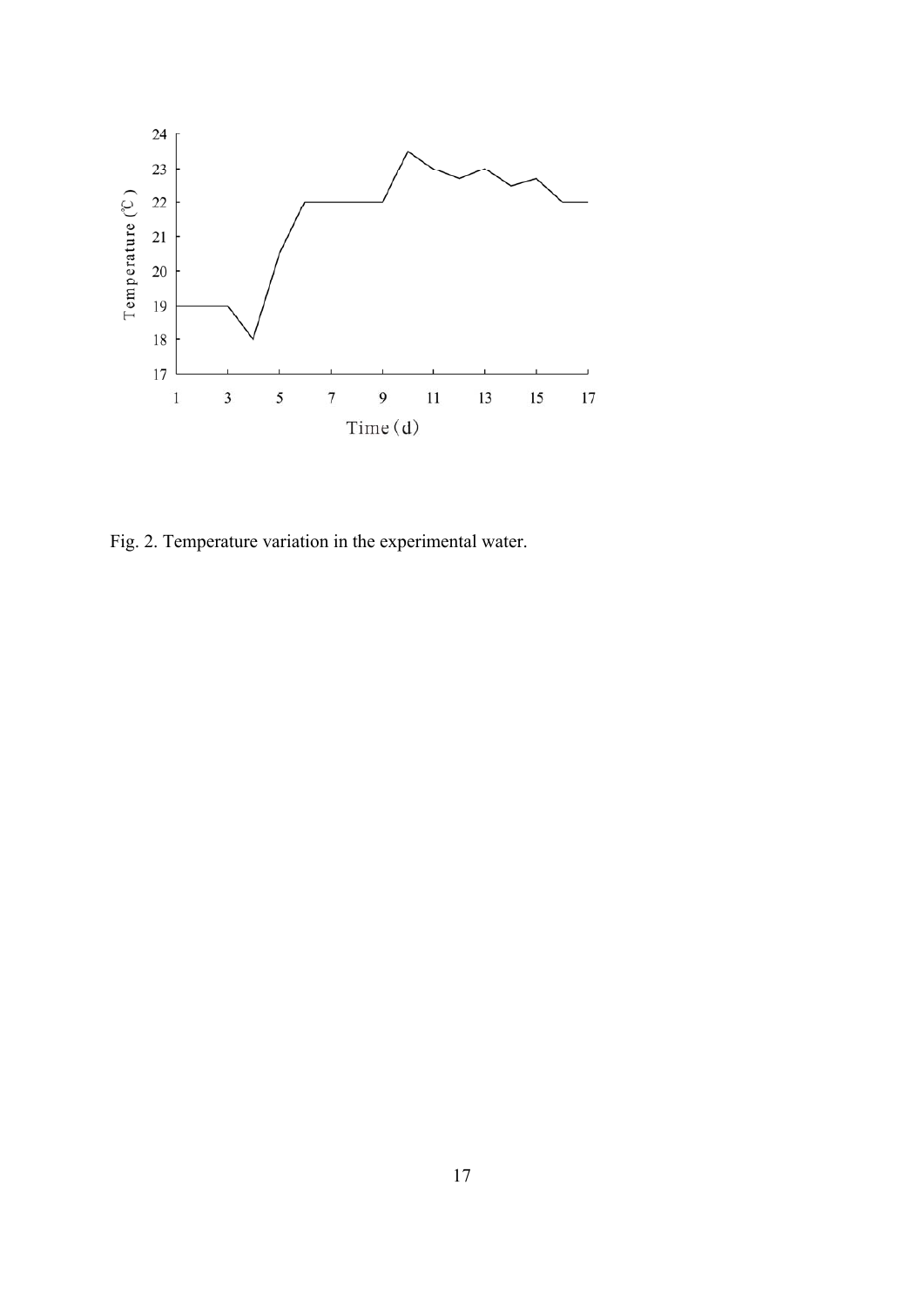

Fig. 3. The variation of  $[NO<sub>3</sub>]$  and  $[PO<sub>4</sub>]$  in experimental water.